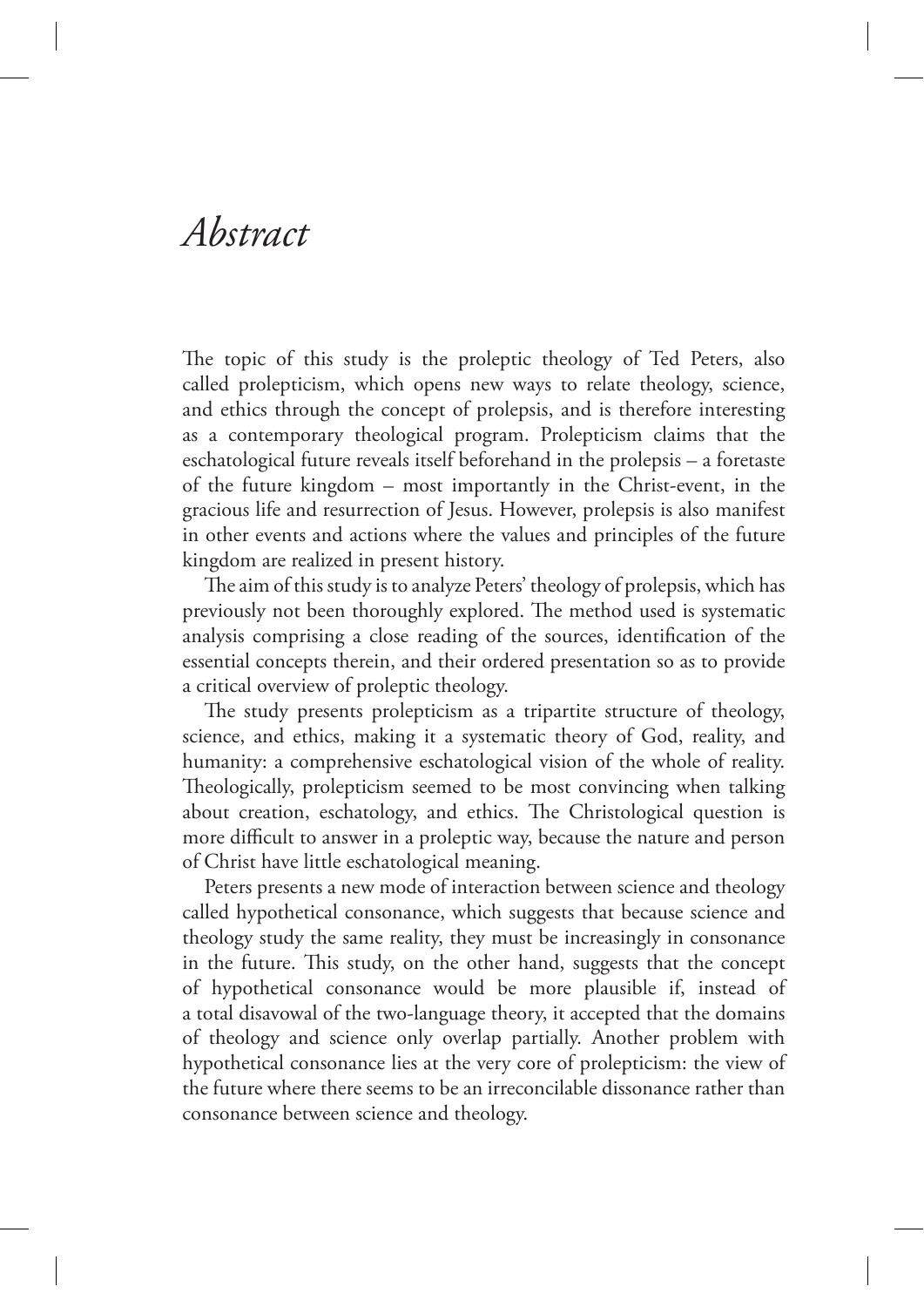## 6 ABSTRACT

Proleptic ethics begins with envisioning the future as promised by God, and continues by asking how we can make that future become more real in the present world. Therefore it greets with pleasure every effort to advance the sense of a global peaceful community, ecological sustainability, justice, equality, freedom, and the care for the all-inclusive welfare of future generations. According to this study, proleptic ethics possesses four ethical categories: theological ethics, situation ethics, teleological ethics, and eschatological ethics.

This study concludes that from the viewpoint of logical reasoning prolepticism is a possible way to see reality, but the final verification test of this theory is the future. Certainly there seems to be an opportunity for some sort of verification if the history of nature seems to proceed towards the divinely promised future. However, this is the weakest point of prolepticism: it cannot bring together the future of the universe from the viewpoints of both theology and scientific cosmology.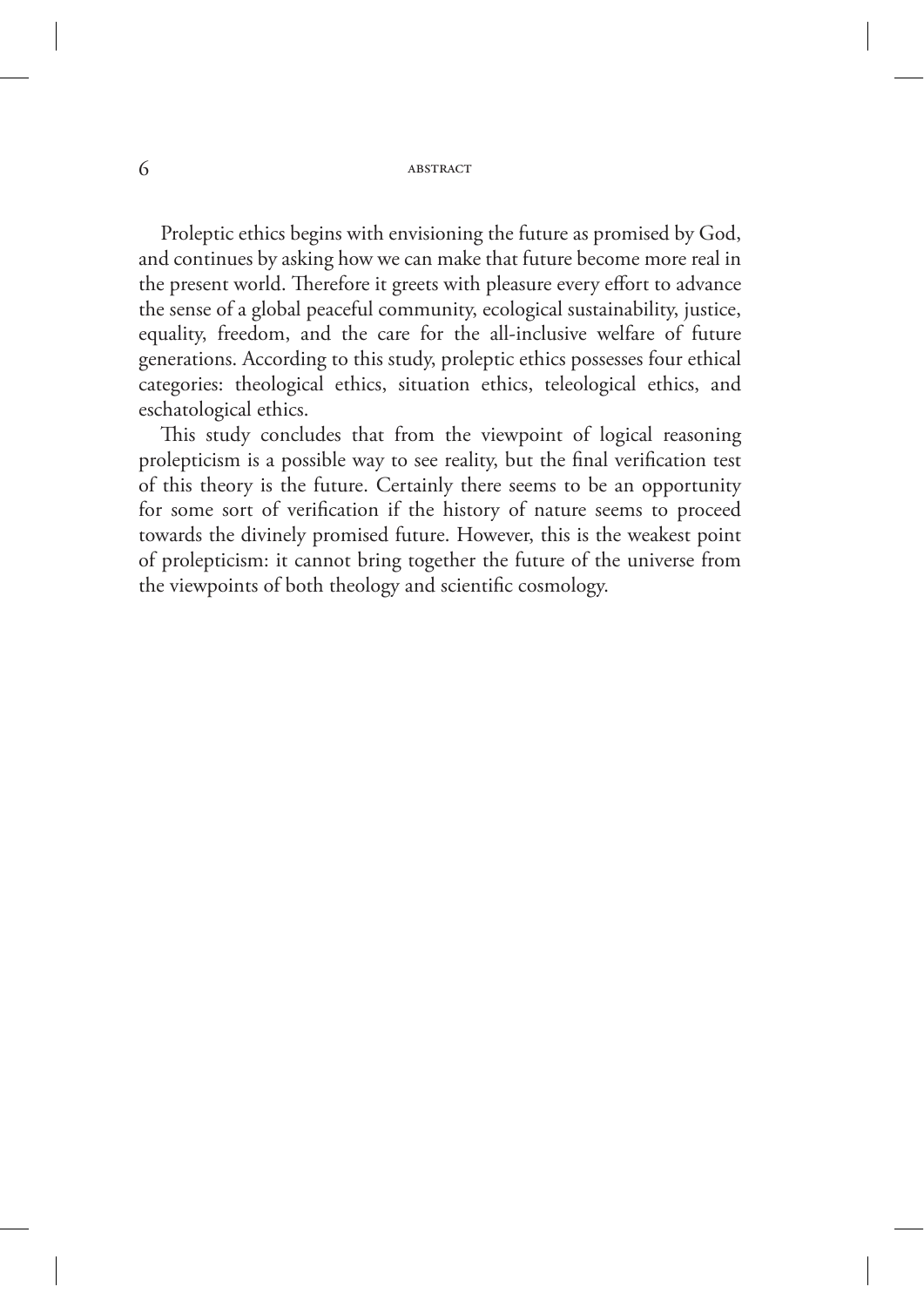## *Contents*

|  | 1.2. An outline of Ted Peters' proleptic theology  18     |  |
|--|-----------------------------------------------------------|--|
|  | 1.3. Prolepticism's three-legged structure of theology,   |  |
|  | 1.4. The task of this study, the method and the sources34 |  |
|  |                                                           |  |
|  | 2.1. Prolepticism as a contextual theological program  40 |  |
|  | 2.1.1. The context: holistic postmodernism 40             |  |
|  | 2.1.2. The task and method of proleptic theology 54       |  |
|  |                                                           |  |
|  |                                                           |  |
|  |                                                           |  |
|  |                                                           |  |
|  |                                                           |  |
|  |                                                           |  |
|  |                                                           |  |
|  |                                                           |  |
|  |                                                           |  |
|  |                                                           |  |
|  |                                                           |  |
|  |                                                           |  |
|  |                                                           |  |
|  | 2.4. The main characteristics of proleptic theology 114   |  |